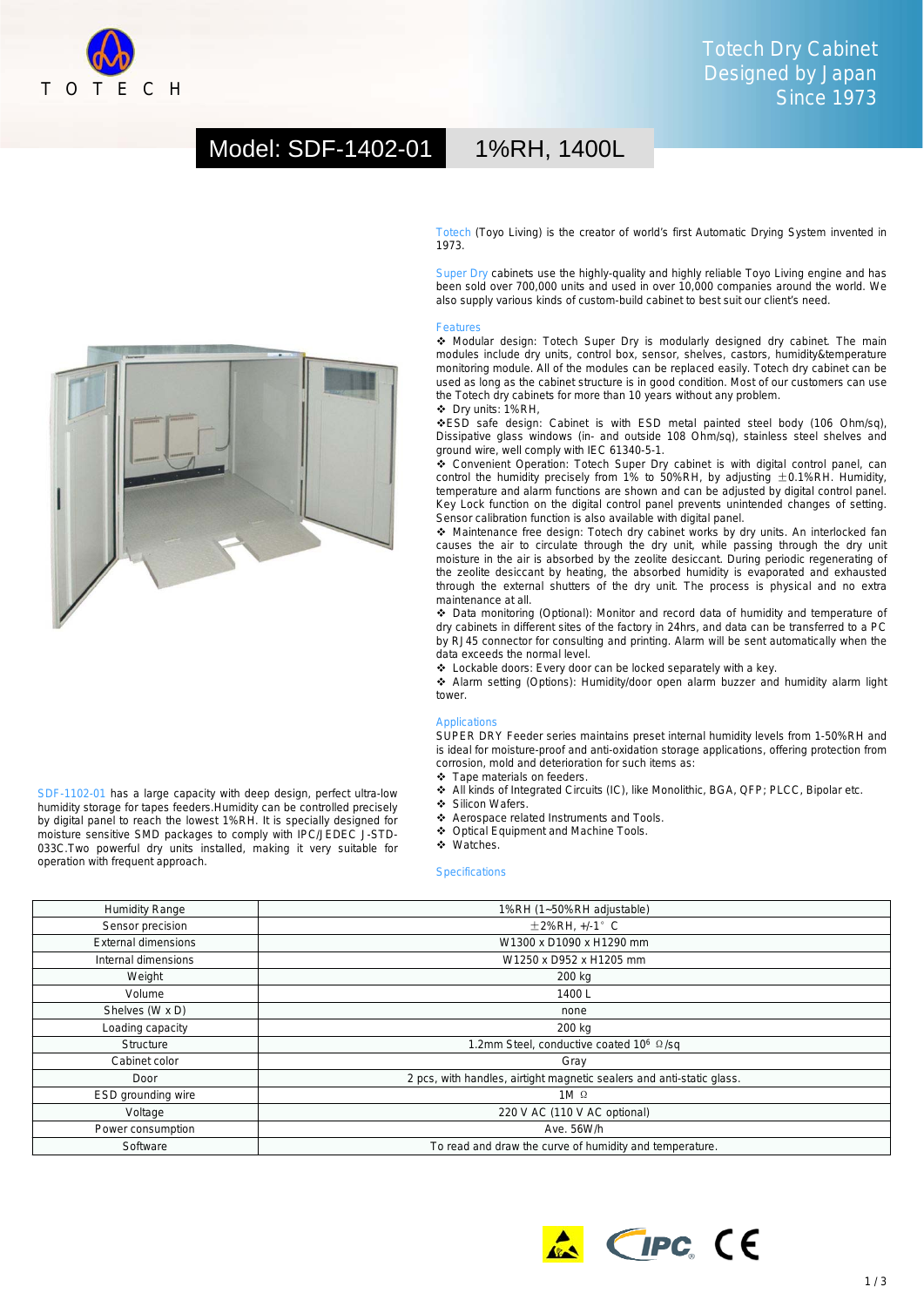



Condition: 2012.08.29 16:40 ~ 2012.08.31 08:00

 $\div$  Instrument: CHINO Data logger, Model: MR6662. Accuracy rating:  $\pm$  0.5° C,  $\pm$ 3%RH.